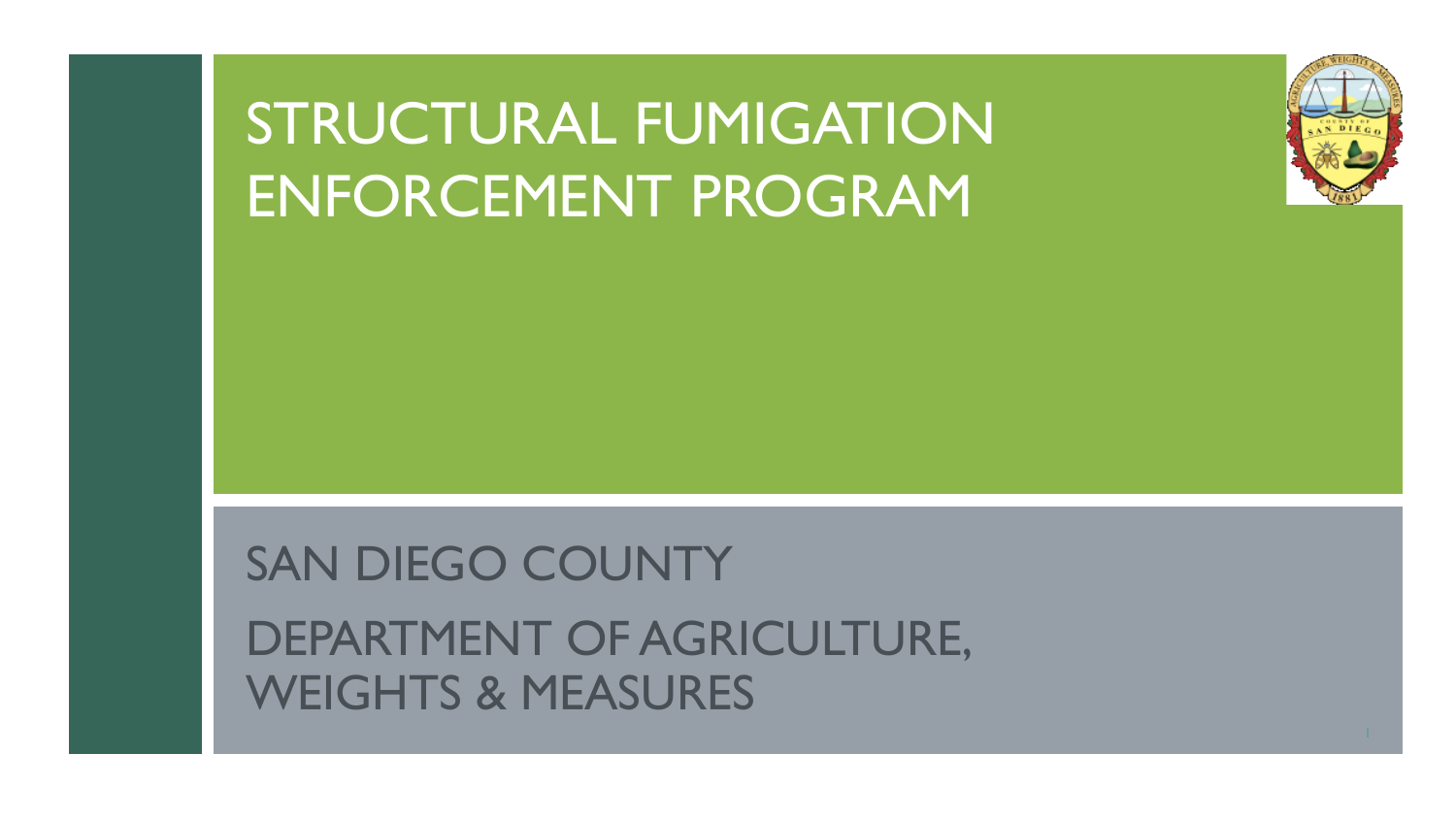



- History of Structural Fumigation Enforcement Program (Program)
- San Diego County's participation and services
- Pest Control Operators of California (PCOC) concerns
- Program analysis
- Registered fumigation companies' input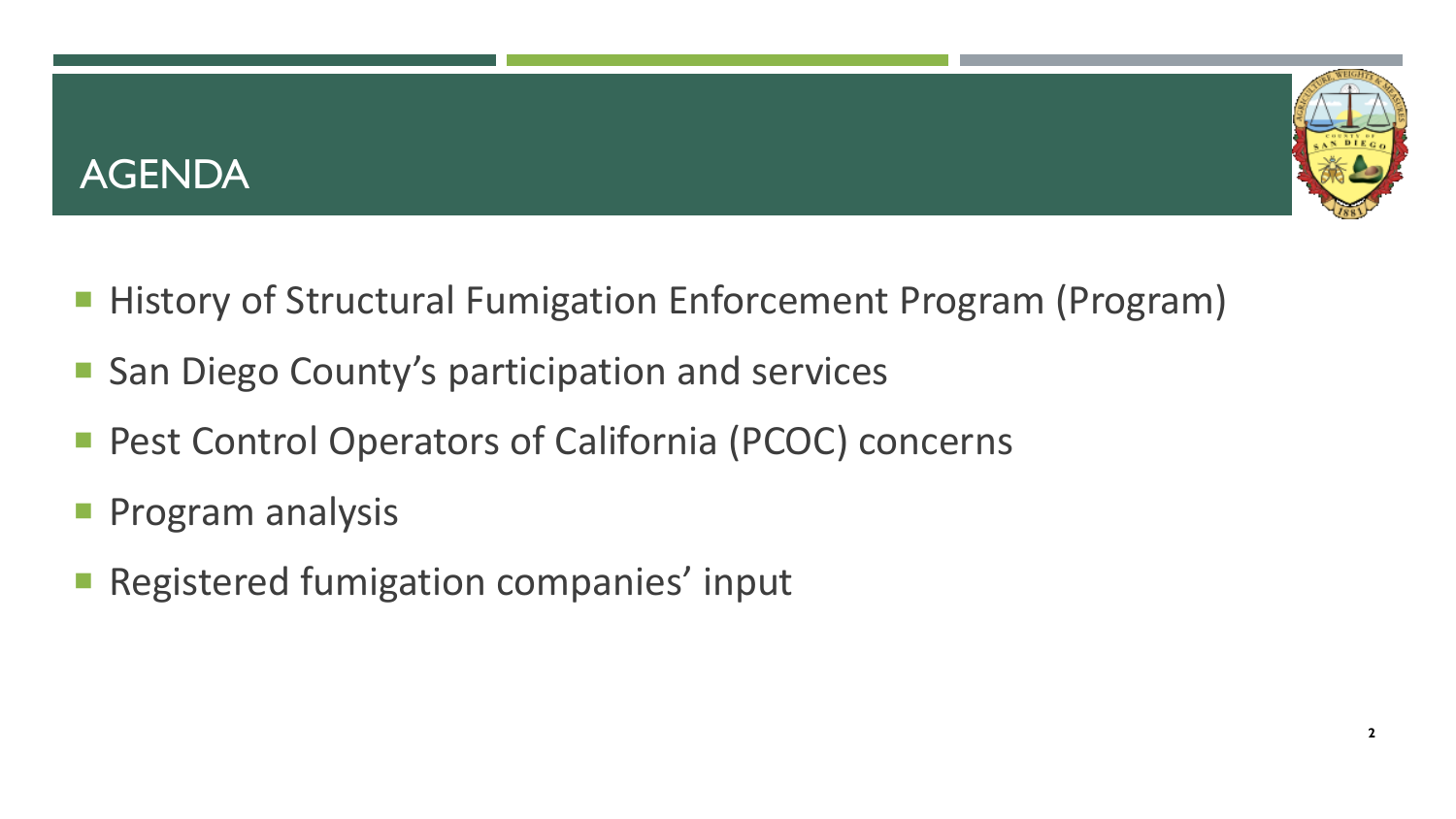## STRUCTURAL FUME ENFORCEMENT PROGRAM HISTORY

- 1993 2-year SFEP pilot program launched in LA County.
	- \$5 fume fee created to fund additional inspection and enforcement activities
- 2007 Los Angeles, Orange, and Santa Clara counties
- 2009 San Diego County joined
- 2014 Los Angeles, Orange, Santa Clara, and San Diego counties
	- Fume fee increased from \$5 to \$8
- 2018 Los Angeles, Orange, Santa Clara, and San Diego counties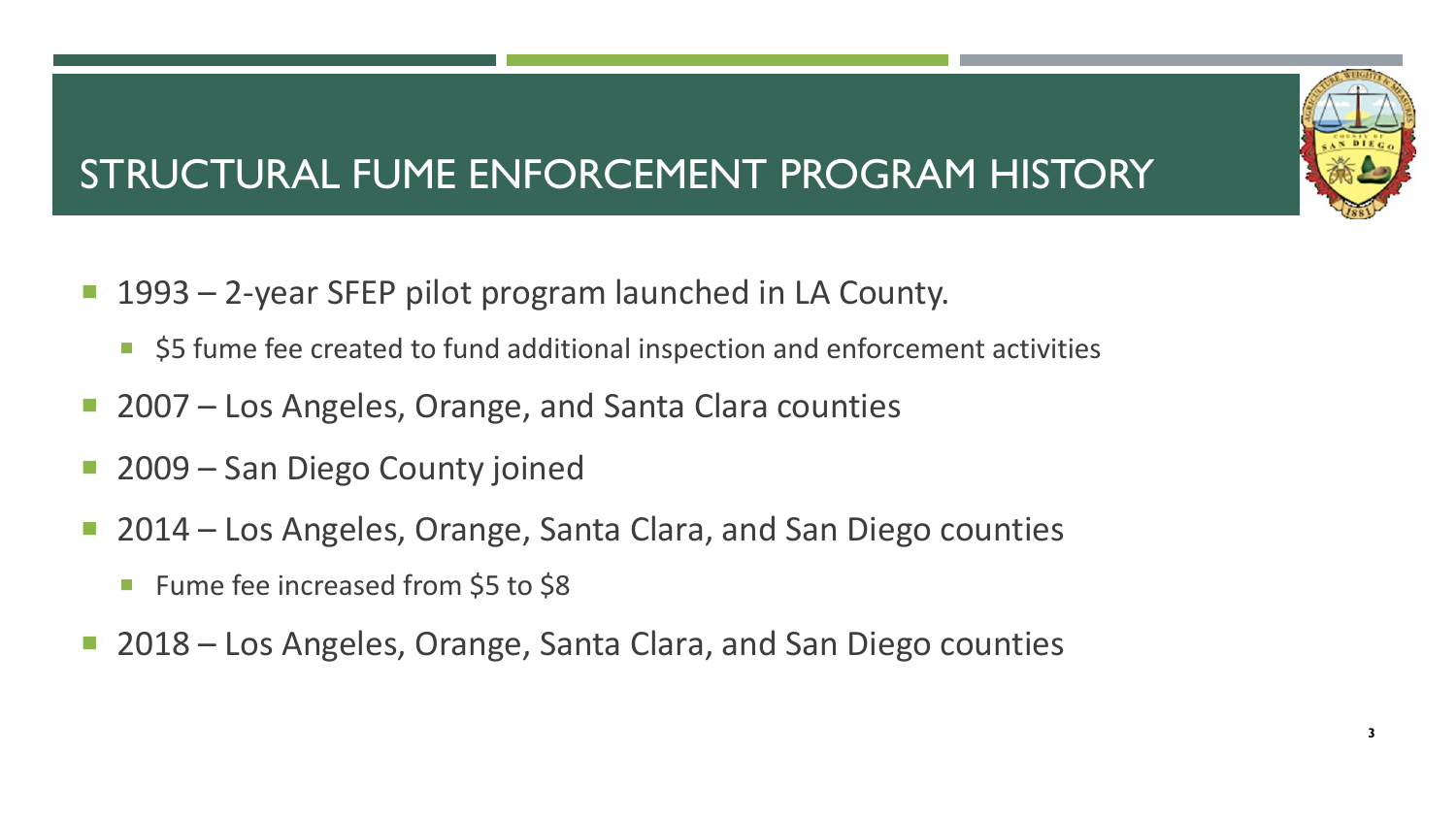## FUMIGATIONS IN SAN DIEGO COUNTY



- 36% of the total number of inspections (1,250) the program conducts
	- 412 complete inspections
	- 38 undercover inspections per year
- 5,600 inspector hours for structural fumigation activities
- Equivalent to 3.2 full time inspector positions
- 17 inspection positions- licensed and trained required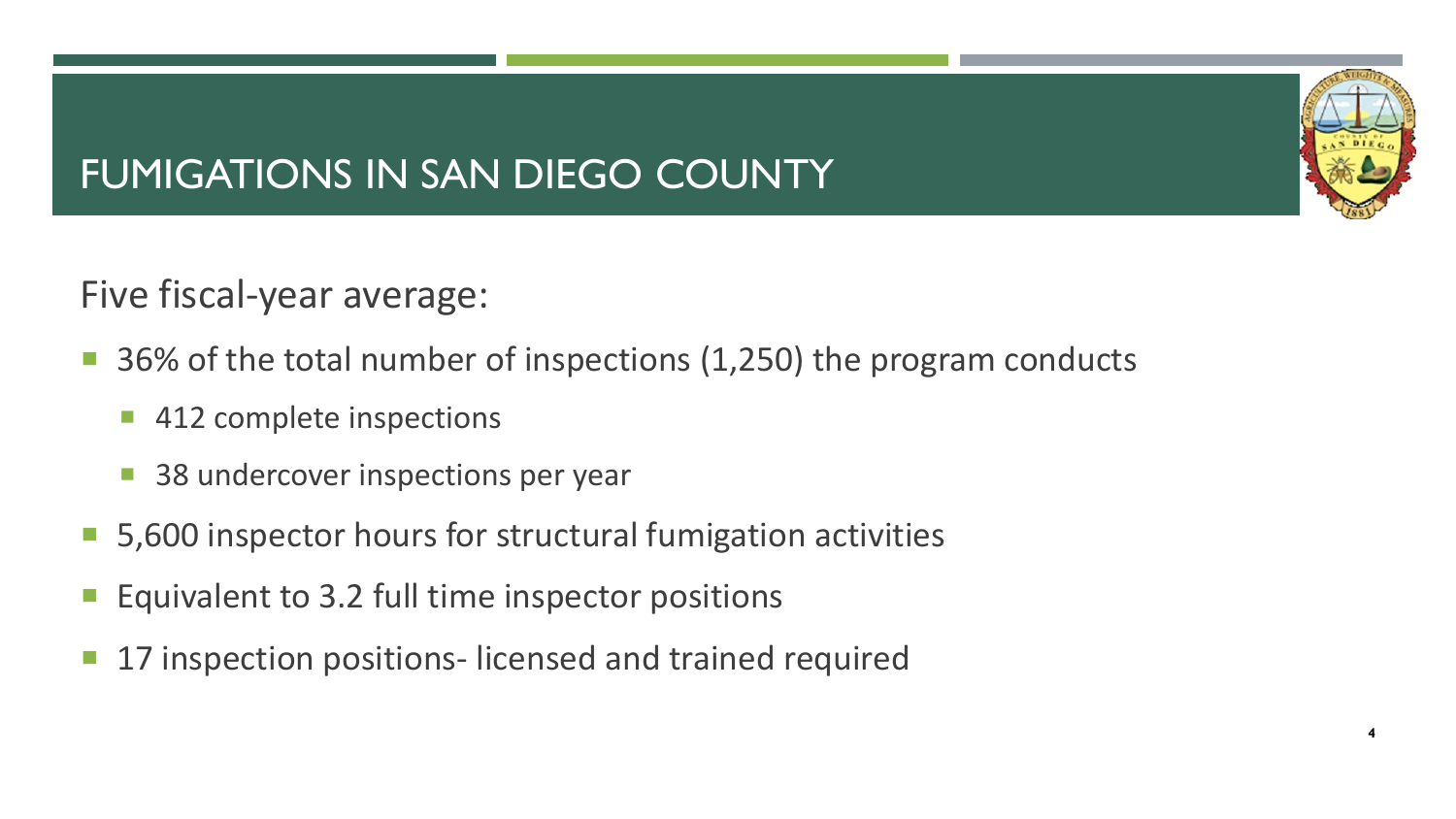## FUMIGATIONS IN SAN DIEGO COUNTY

## Fiscal Year 20/21

- 37 structural fumigation companies registered in county
	- **17 structural companies headquartered here**
- 5 registered companies conducted 10,175 or 55% of total fumigations
	- On average, 37 inspections conducted per company
- **S150,000 collected from fume fees**
- Total actual program cost \$702,000
	- **14% of Pesticide Regulation Program budget**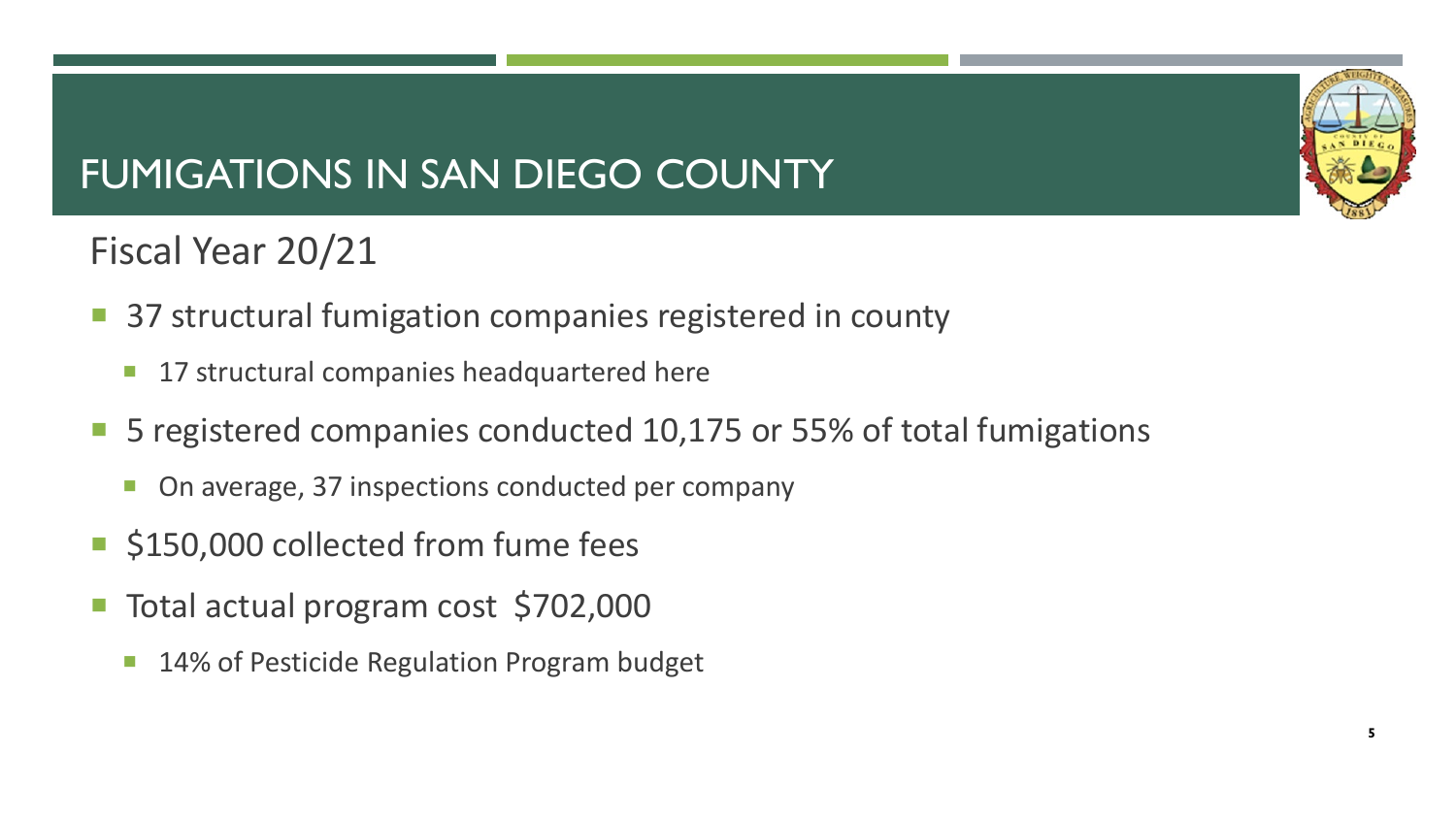## SUNSET AND PCOC CONCERNS

- **Current law sunsets December 31, 2022**
- February 2022, Pest Control Operators of California (PCOC)
- **Three concerns:** 
	- **Enforcement approach**
	- Compliance rate
	- Inspection numbers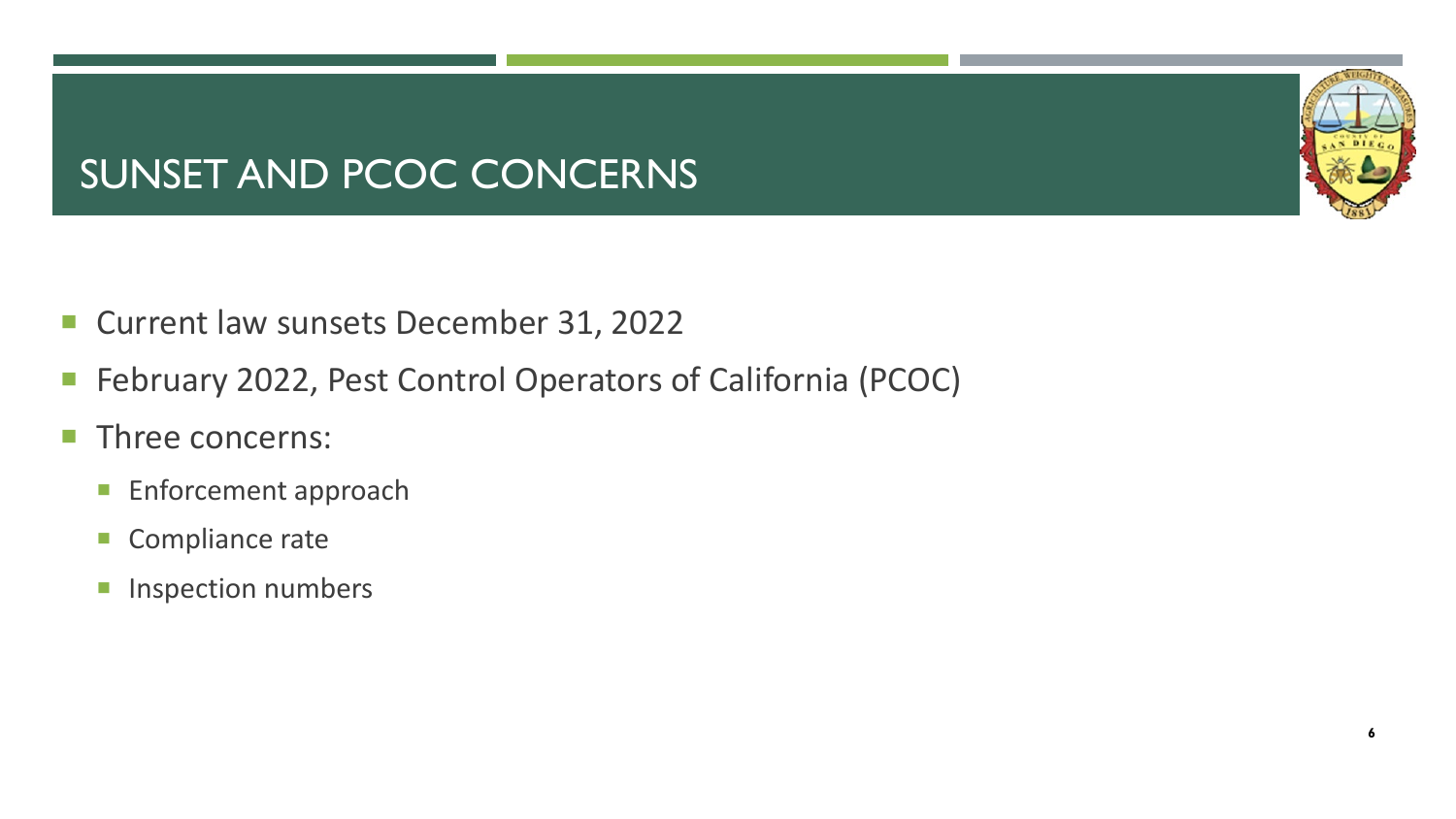### CONCERN #1 – ENFORCEMENT APPROACH

- An inspector conducts an inspection, determines, and documents a violation.
- Classification determined minor, moderate, and serious
- Determines who is responsible company, licensee, or both
- **E** Company ultimately responsible
- History of company/licensee considered
- Compliance action or enforcement action taken
- **Possible compliance and enforcement actions** 
	- **F** re-inspection, warning letter, fine, and other actions as needed.
- Due process
- PRA request 7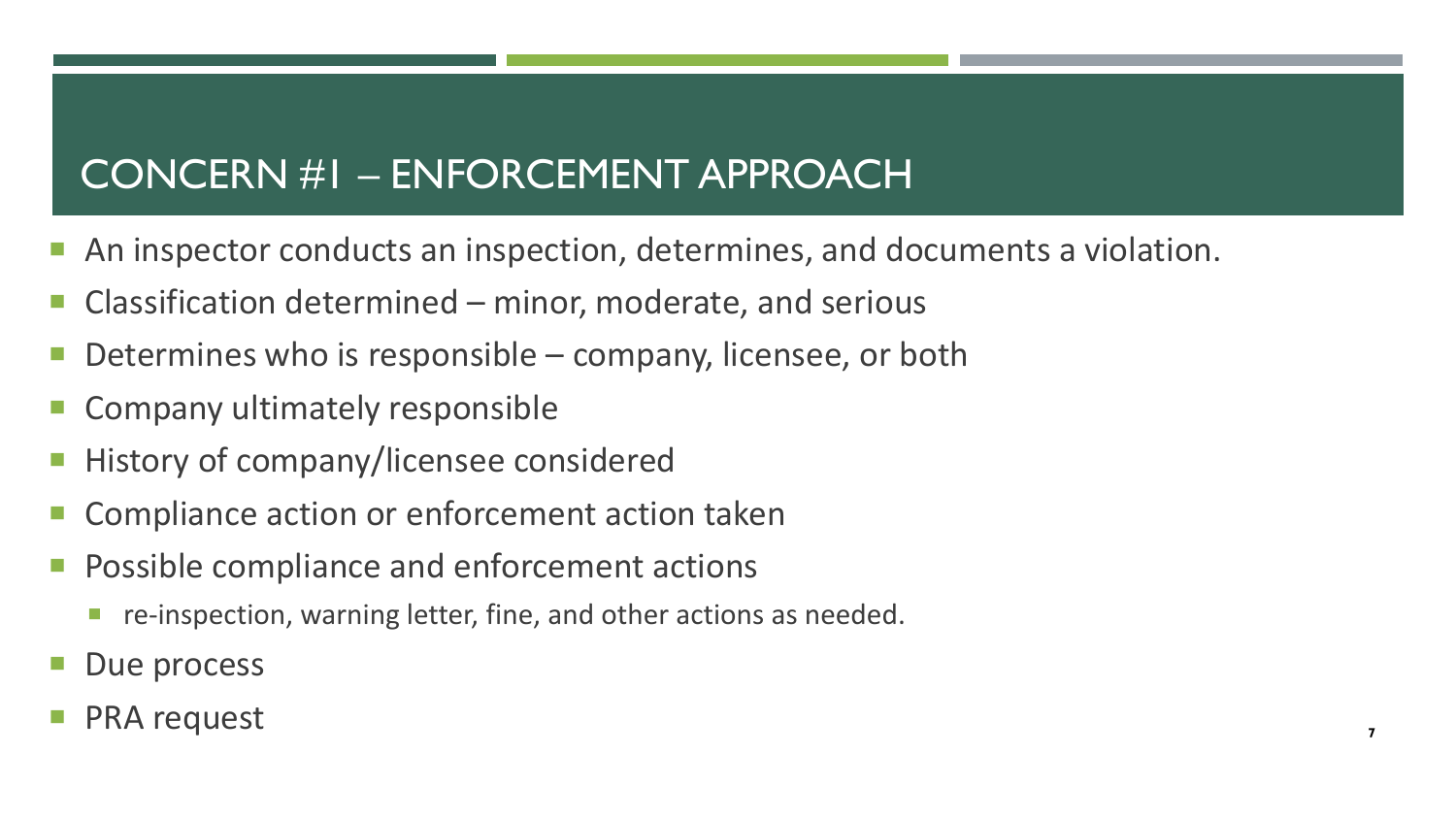## CONCERN #1 - ENFORCEMENT APPROACH

#### Laws, Regulations, and CDPR guidance

- $\blacksquare$  How the violation is classified and the fine amount
	- **Title 16 of the California Code of Regulations 1922**
- Who the violation should go to
	- Business and Professions Code Sections 8616.9 and 8617
	- Title 3 of the California Code of Regulations Sections 6131 and 6702
	- CDPR Enforcement Letter 07-24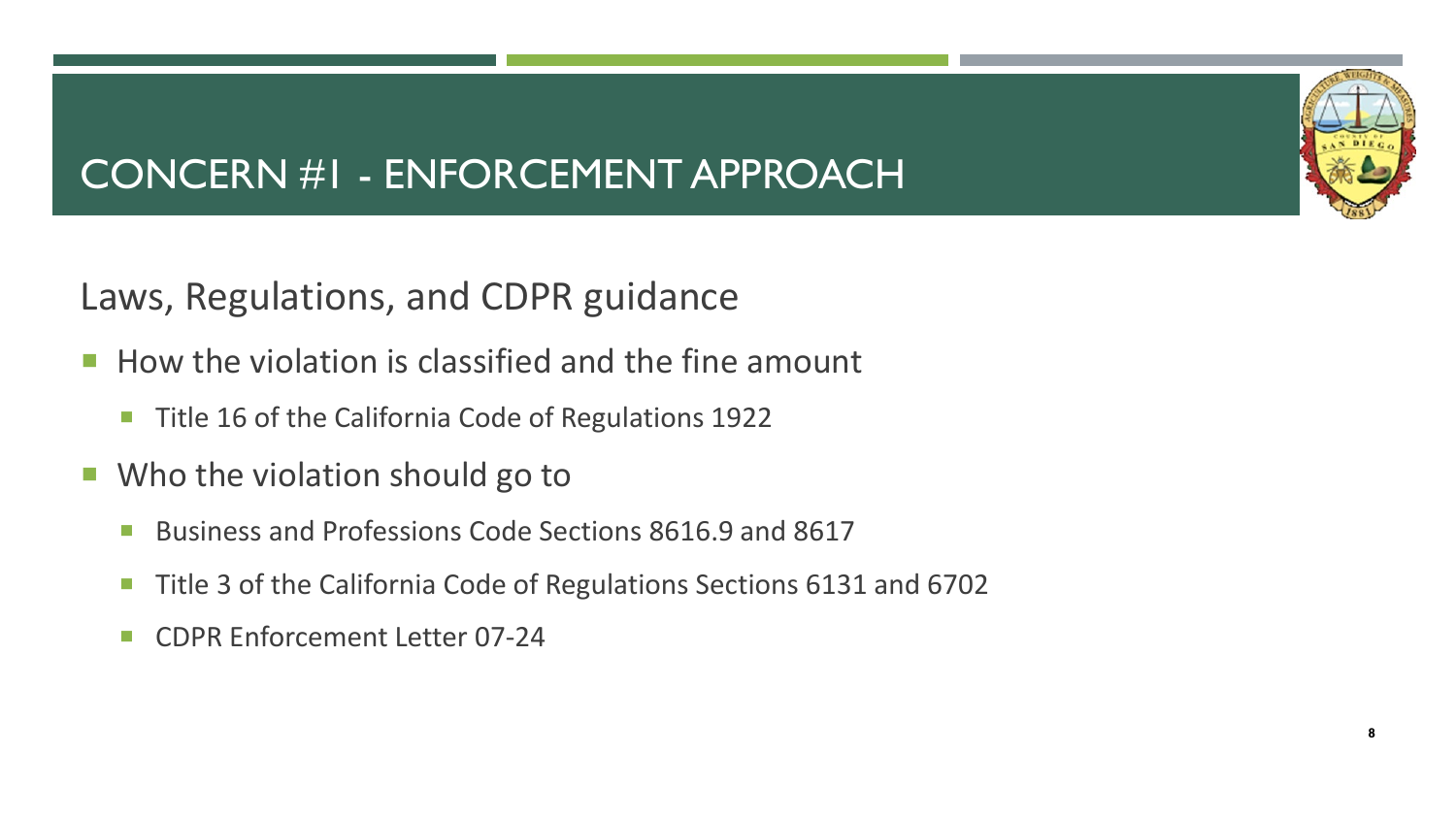# INPUT AND QUESTIONS ON ENFORCEMENT APPROACH

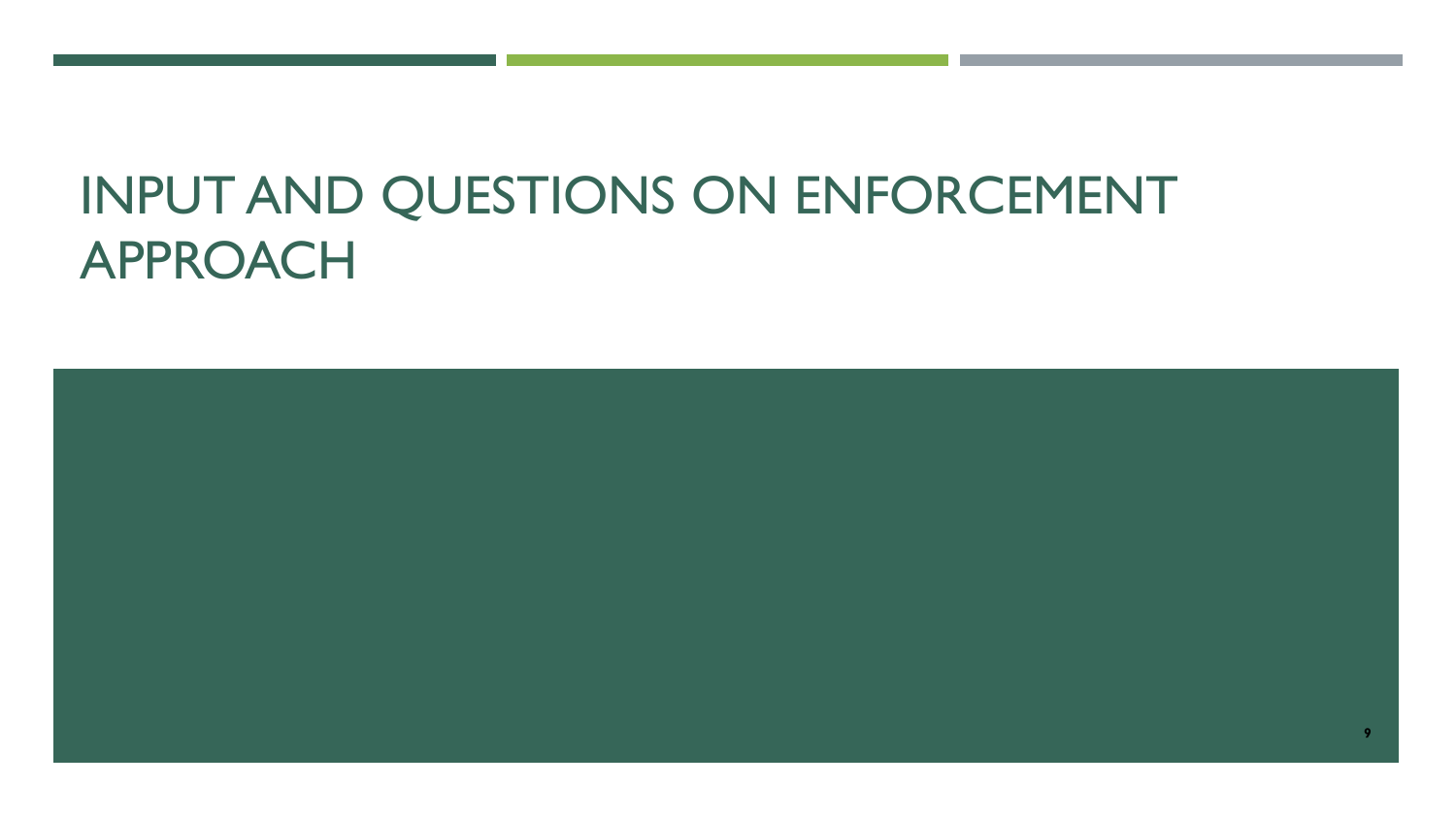#### CONCERN #2 – COMPLIANCE RATE



#### Factors supporting high compliance rate

- San Diego compliance rate has increased from 96.5% (FY 16/17) to 98.4% (FY 20/21)
	- **Annual record inspections** 
		- **Industry concerns, compliance assistance**
	- **Undercover inspection program**
	- Compliance assistance inspections
	- **Documented compliance interviews**
	- **E** Attend industry meetings
	- **Host industry meetings** and the set of the set of the set of the set of the set of the set of the set of the set of the set of the set of the set of the set of the set of the set of the set of the set of the set of the se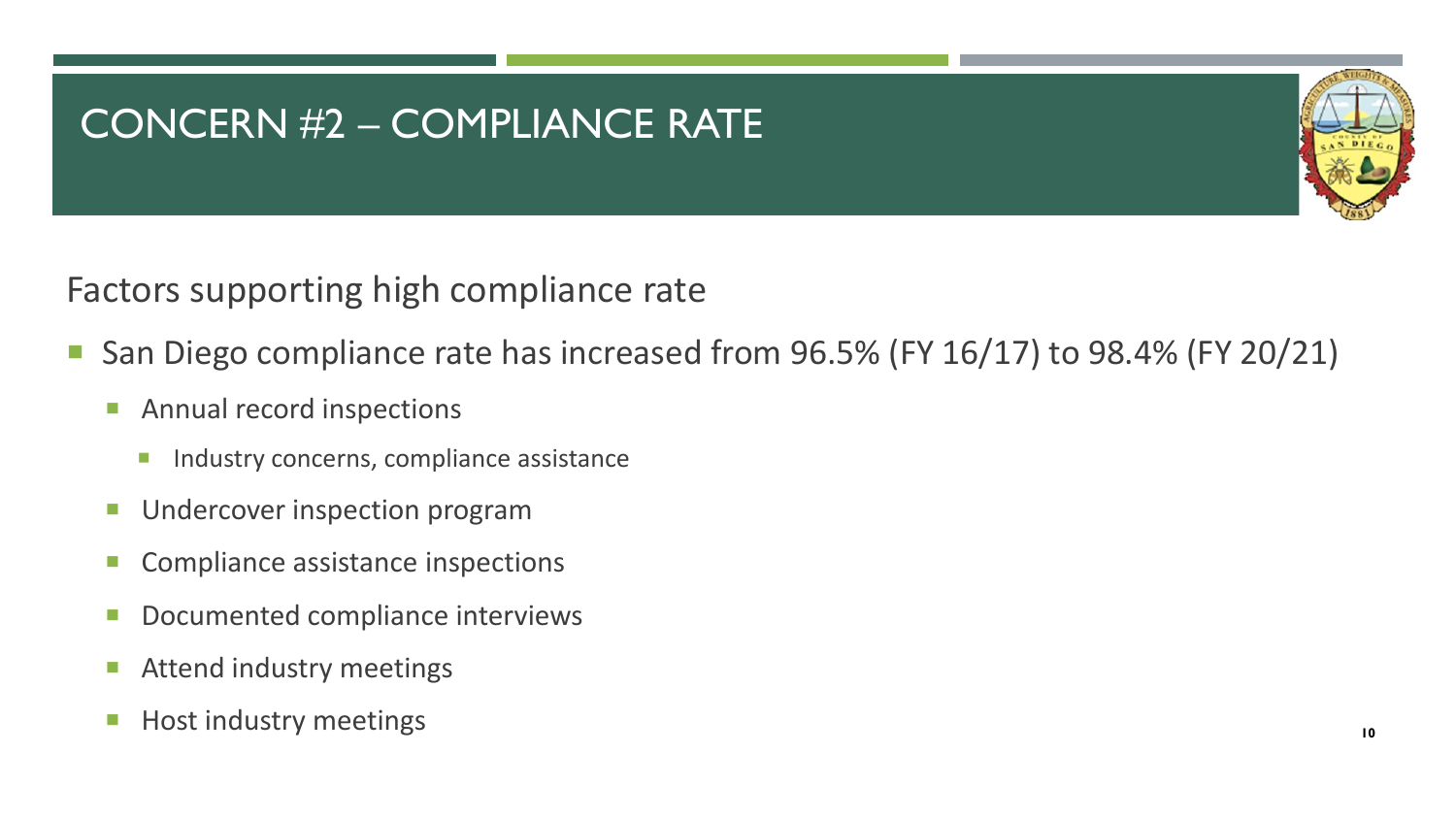### CONCERN #2 – COMPLIANCE RATE



#### Contributing factors to high compliance rate

- AWM inspectors are licensed, trained, experienced for structural fumigation activities
	- **Trained by CDPR and SPCB**
	- CDPR liaison oversight
	- **AWM supervisor oversight**
- CDPR "Effective" ratings last 5 years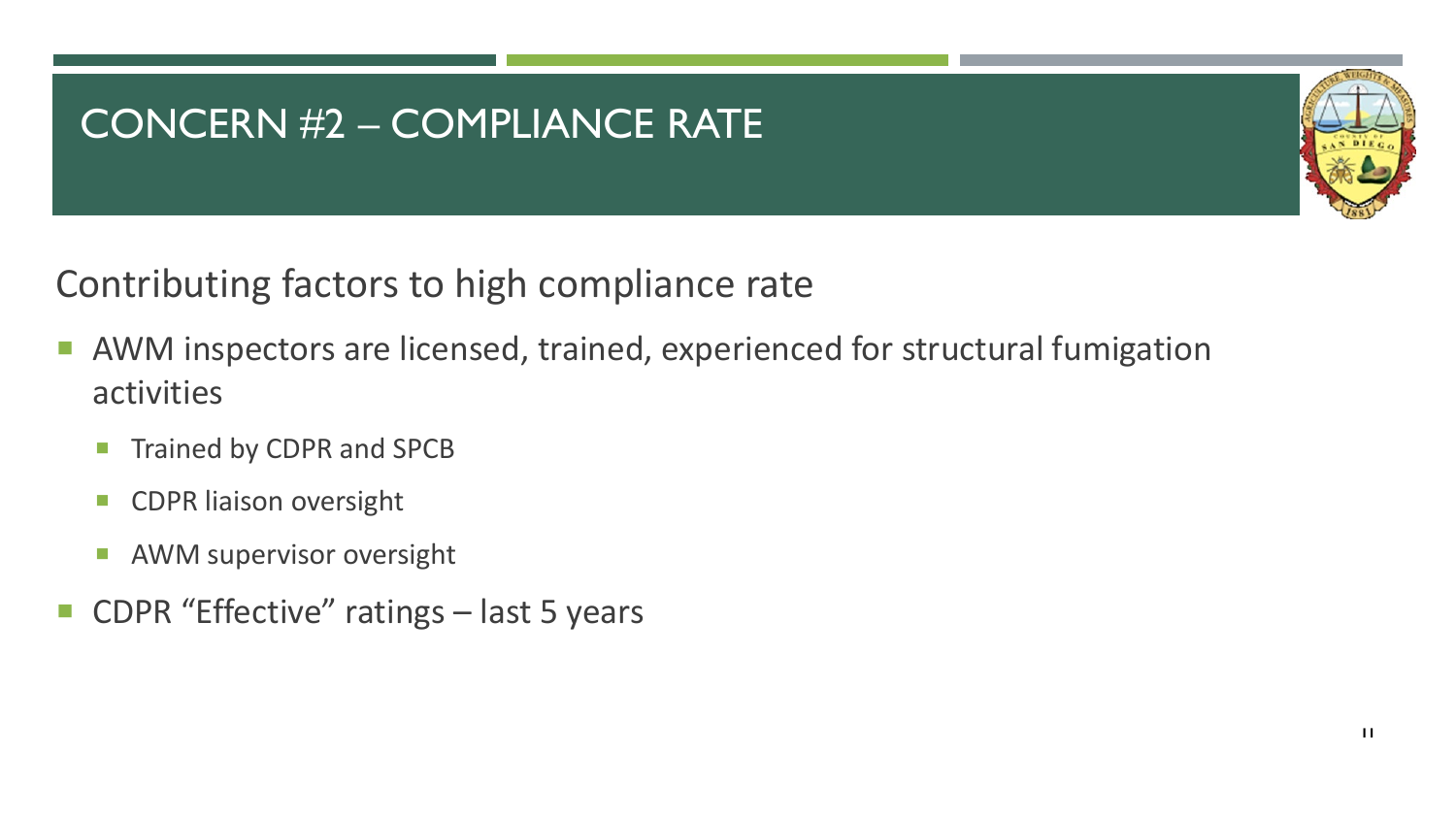# INPUT AND QUESTIONS ON COMPLIANCE RATE

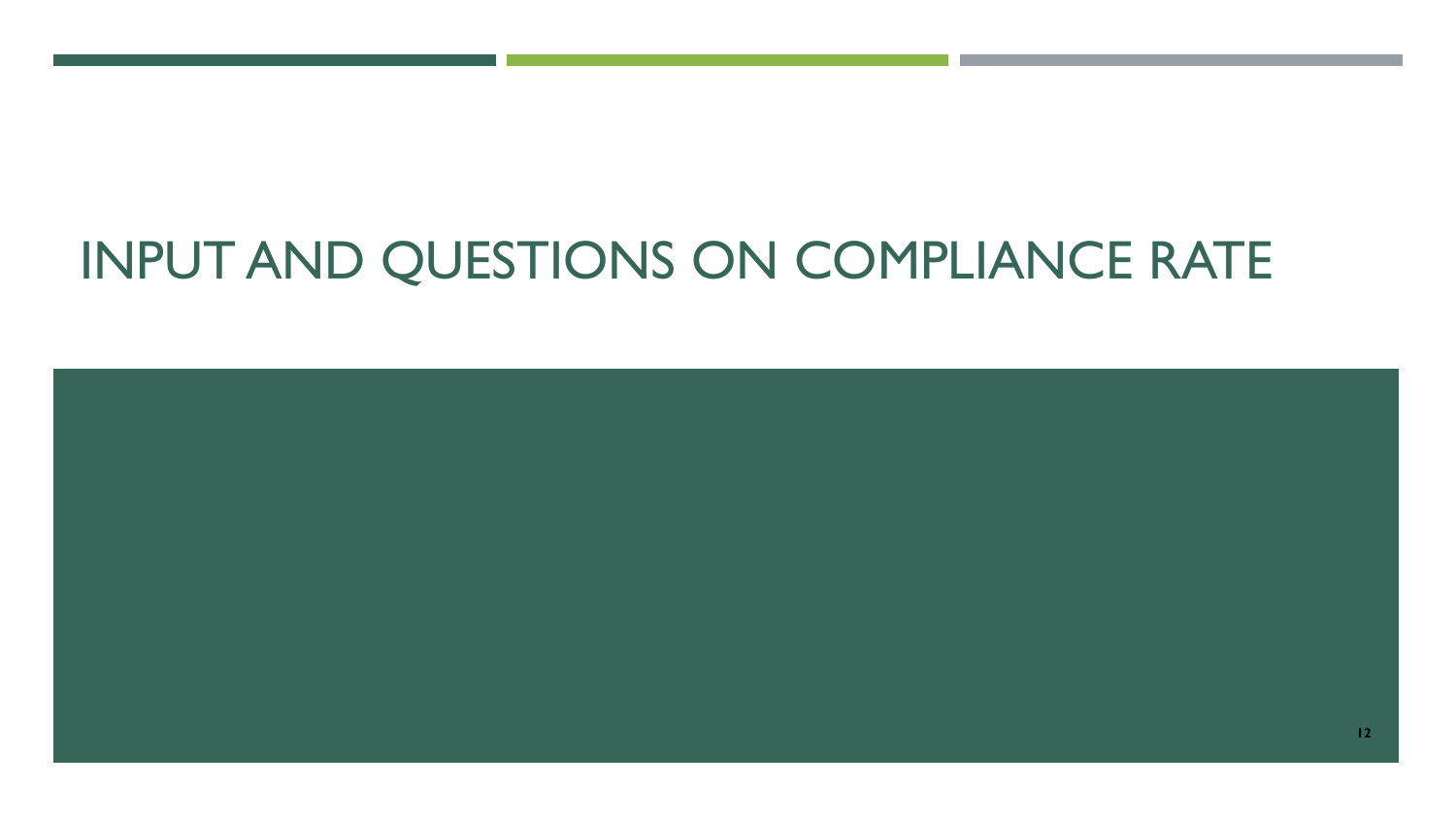## CONCERN #3 – INCREASE INSPECTION NUMBERS

Fiscal Year 20-21 actual data: 3% of total completed fumigations

- Total # of completed fumigations: 18,603
- **Total 37 companies registered**
- 17 companies are headquartered
- **If any interpole in the Inspect a minimum of 3% for each registered company**
- Five local companies performed 10,175 fumigations (55% of total)
	- **One inspection per week per company on average**
- Total 555 inspections: only complete & undercovers = 3.0 inspectors
	- Not counted in 3%: partial inspections and records inspections **13**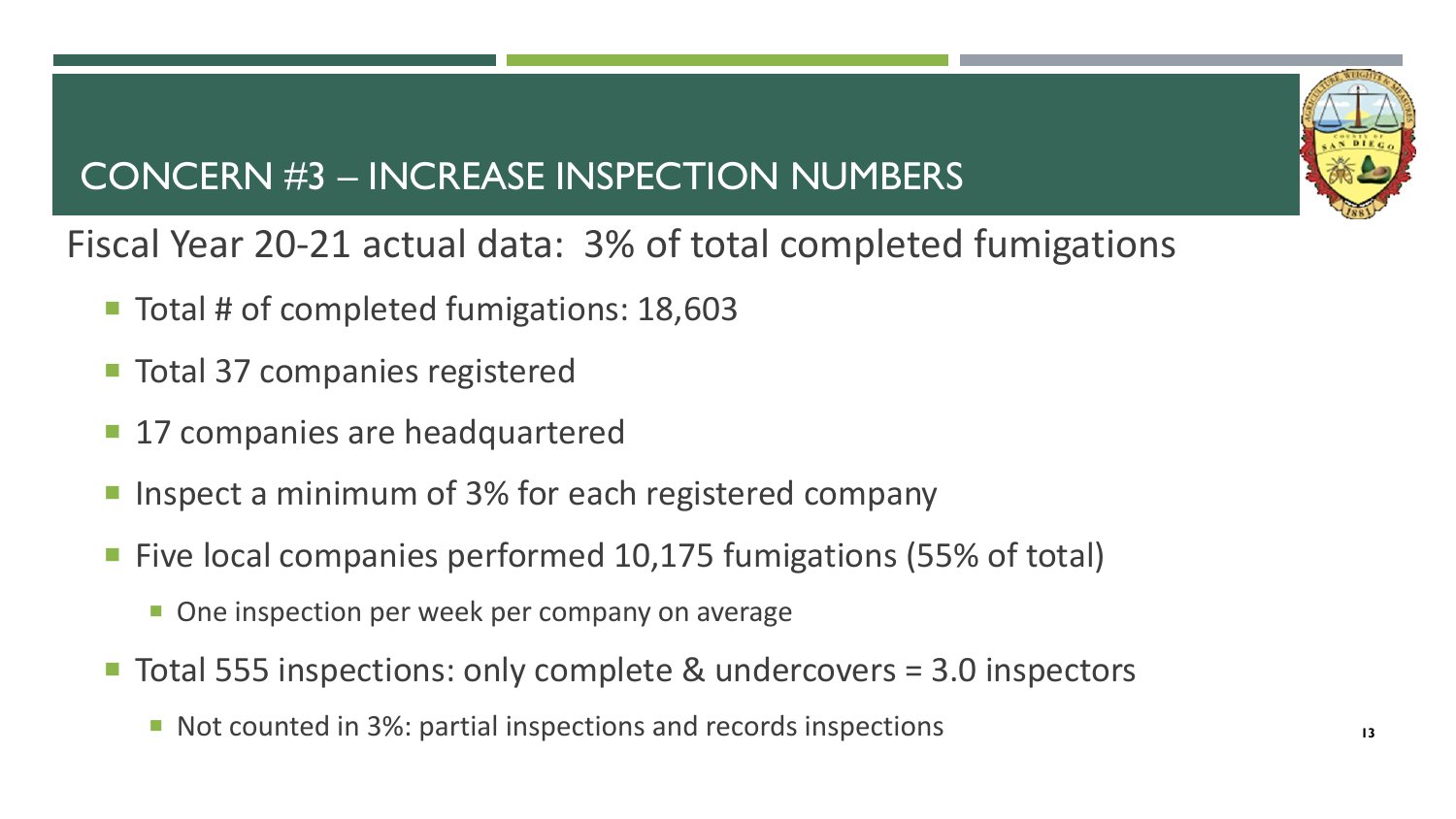## INCREASE INSPECTION NUMBER FROM 3% TO 4%

- Increased in inspections (185 inspections)
	- 635 structural fumigations annually
	- **Equivalent to 51% of inspections of total number in the Pesticide Regulation Program**
- 33% increase in inspections for each company
	- $\blacksquare$  1,000 fumigations = 10 more inspections
	- 3,500 fumigations = 35 more inspections
- The five companies who do 55% of the work would see 10 to 35 more inspections per year
- 1,700 additional staff hours = 1 full-time inspector = \$145,000
- Same level of funding: \$8 fee has not increased since 2014